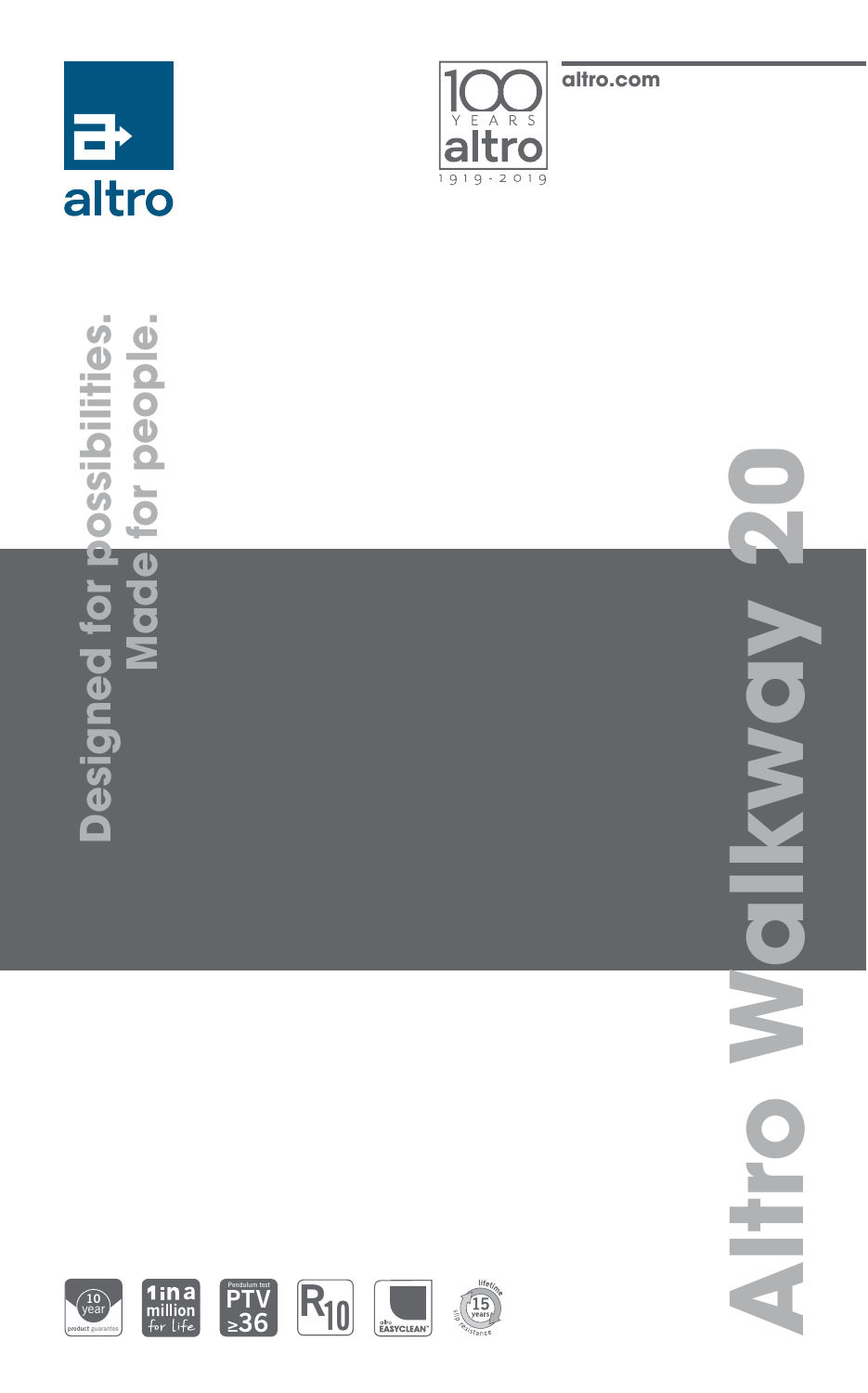

# **Altro Walkway 20**

safety flooring / Rutschfester Bodenbelag / suelo de seguridad antideslizante / sol de sécurité antidérapant



Waterfall | VM20912 WR155 / A1M135 / LRV 31



Blue | VM20412 WR71 / A1M71 / LRV 22



Midnight | VM20421 WR72 / A1M72 / LRV 11



Skyline | VM20332 WR52 / A1M52 / LRV 24



River | VMI2057 WR71 / A1M71 / LRV 22



Runway | VM2006P WR72 / A1M72 / LRV 9



Tarragon | VMI2052 WR52 / A1M52 / LRV 26



Lupin | VMI2059 WR286 / A1M286 / LRV 17



Nightfall | VMI2056 WR72 / A1M72 / LRV 10



Black | VM20892 WR100 / A1M100 / LRV 6

Codes: WR = weld rod, A1M = mastic, LRV = light reflectance value Abkürzungen: WR = Schweißschnüre, A1M = Altro mastic Dichtmasse, LRV = Lichtreflexionsgrad Códigos: WR = Cordón de soldadura, A1M = Mástique, LRV = Valor de reflectancia de la Luz Codes: WR = cordons de soudure, A1M = mastic, LRV = IRL : Indice de Réflexion Lumineuse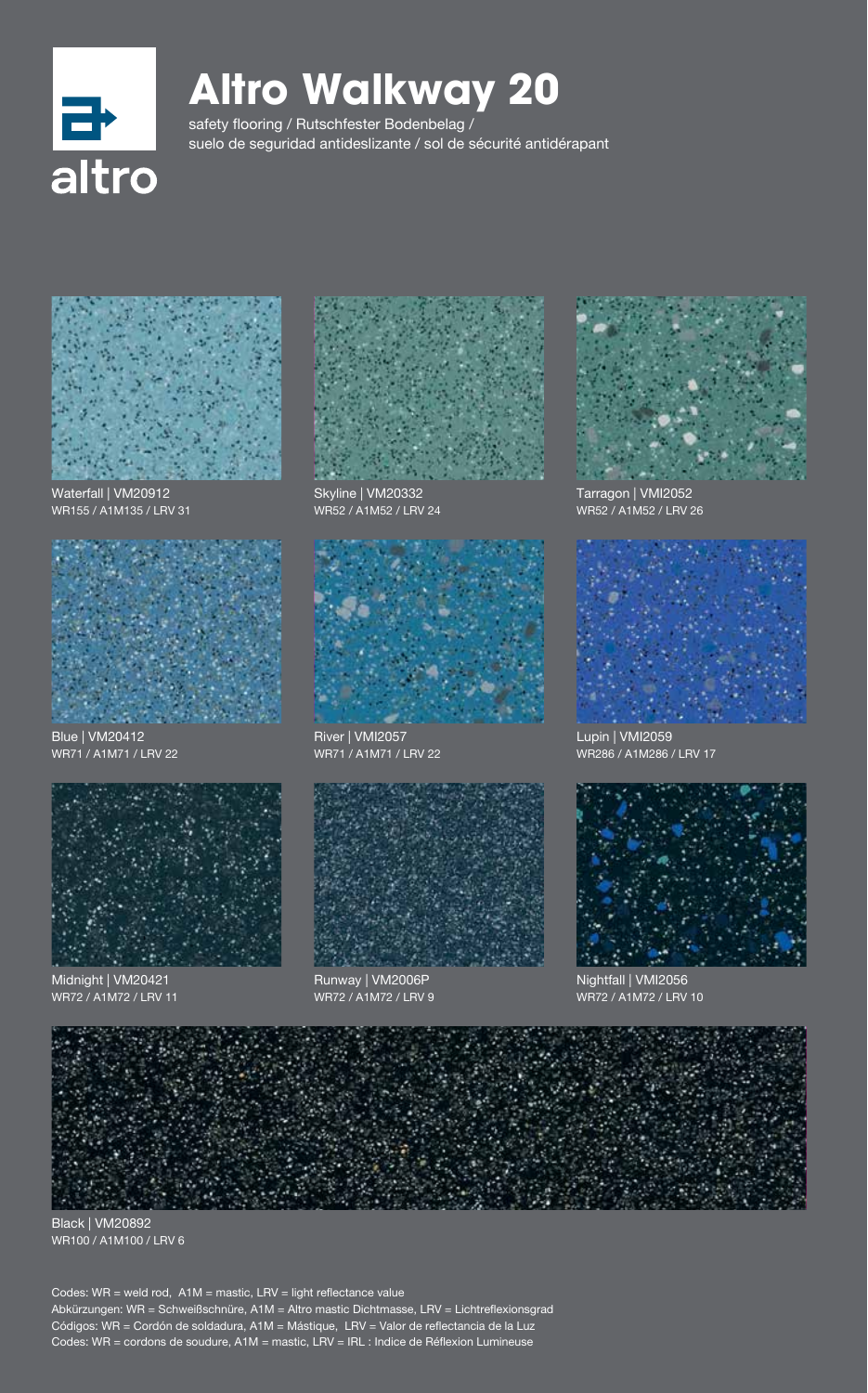

Streetlight | VMI2005P WR287 / A1M79 / LRV 45



Cloud | VM2014 WR79 / A1M191 / LRV 41



Whale | VMI2054 WR86 / A1M86 / LRV 20



Blizzard | VMI2055 WR79 / A1M191 / LRV 44



Temple | VM2009P WR261 / A1M81 / LRV 27



Dolphin | VM2010 WR86 / A1M86 / LRV 21



Fog | VM20153\* WR81 / A1M81 / LRV 27



Rock | VMI2004P WR84 / A1M84 / LRV 23



Pavement | VMI2007P WR83 / A1M83 / LRV 14



Coal | VMI2058 WR100 / A1M100 / LRV 6

Light reflectance values measured in accordance with BS 8493:2008. \*SD version available, product code VM20153SD. Lichtreflexionsgrad (LRV) gemäß BS 8493: 2008. SD Version verfügbar, Artikelnummer VM20153SD. Los Valores de Reflectancia de la luz se miden de acuerdo con BS 8493:2008. Versión SD disponible, código VM20153SD. Les valeurs de l'indice de Réflexion Lumineuse sont mesurées conformément au BS 8493 :2008. \*Disponible en version SD, référence VM2015SD.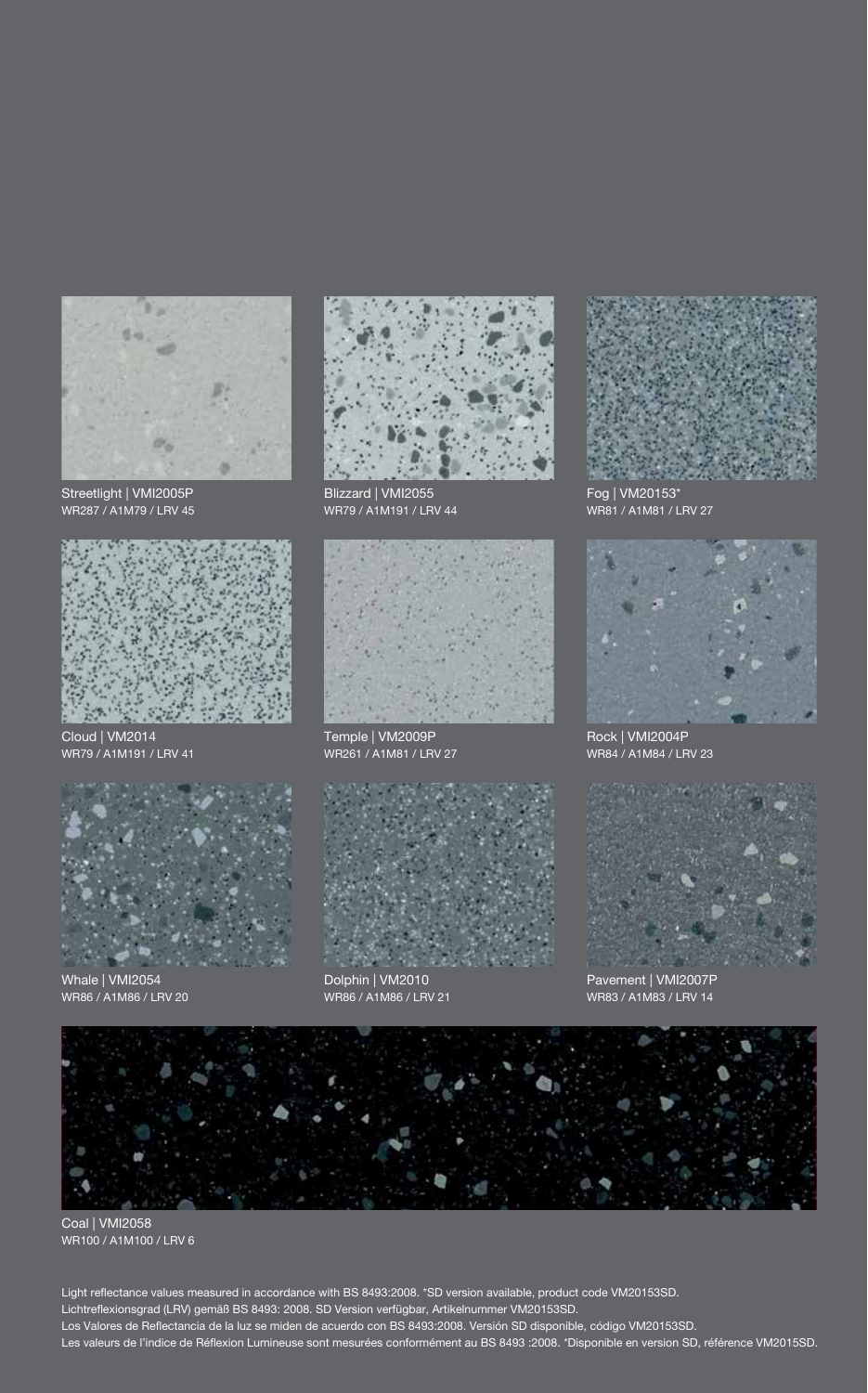



Swan | VMI2012P WR291 / A1M01 / LRV 75



Sand | VMI2051 WR20 / A1M20 / LRV 40



Tundra | VM20910 WR153 / A1M239 / LRV 17



Winter | VMI2053 WR105 / A1M01 / LRV 61



Bone | VM20215 WR20 / A1M20 / LRV 37



Savannah | VMI2050 WR153 / A1M239 / LRV 19



Minster | VM2018P WR289 / A1M265 / LRV 40



Biscuit | VM20907 WR146 / A1M20 / LRV 30



Cherry | VM20920 WR148 / A1M148 / LRV 10



Tango | VM2031 WR42 / A1M42 / LRV 14

Exact material match with samples cannot be guaranteed. Eine exakte Übereinstimmung des Materials mit Mustern kann nicht garantiert werden. Las muestras no pueden garantizar un color exacto. Les échantillons ne peuvent garantir le coloris exact.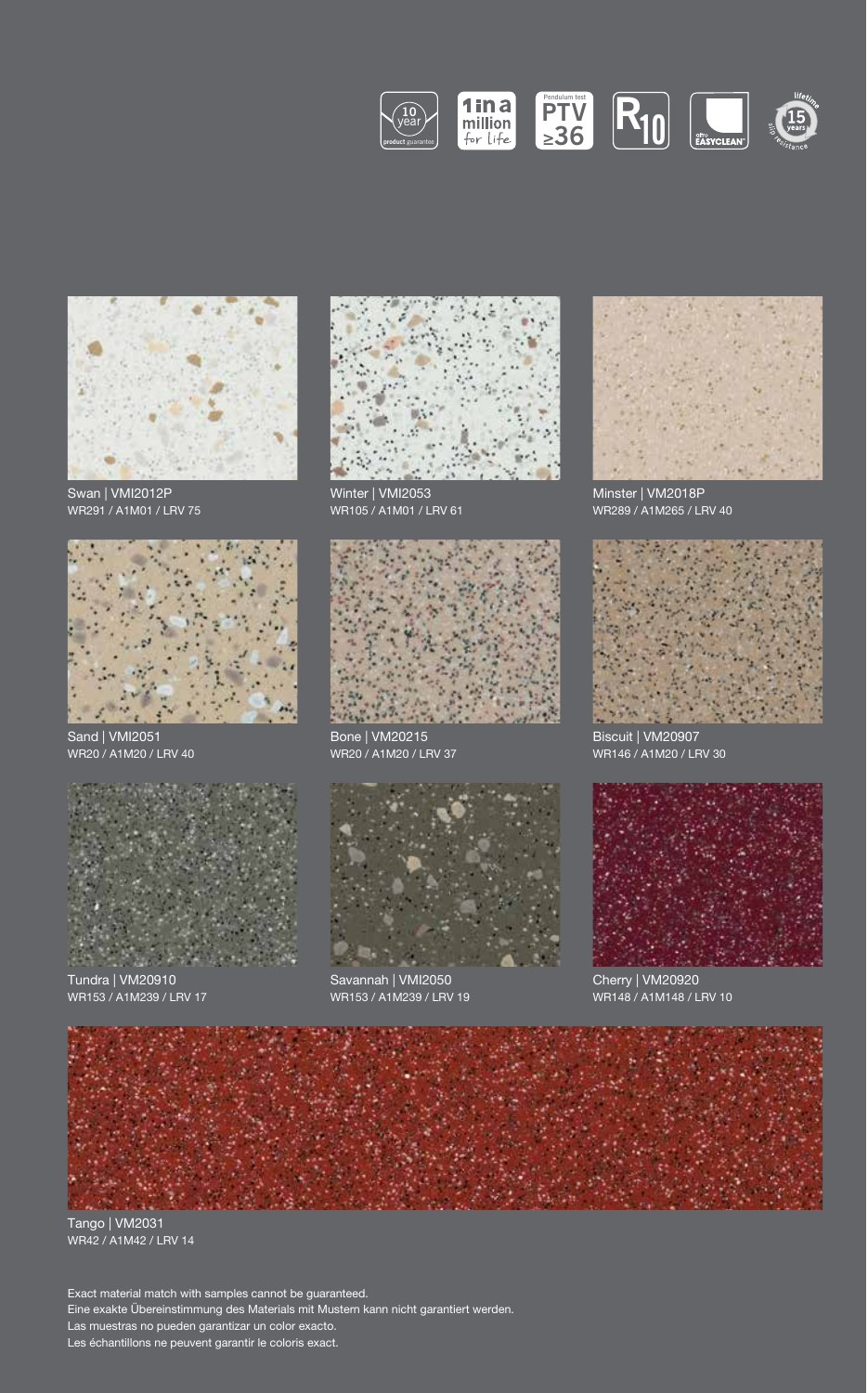